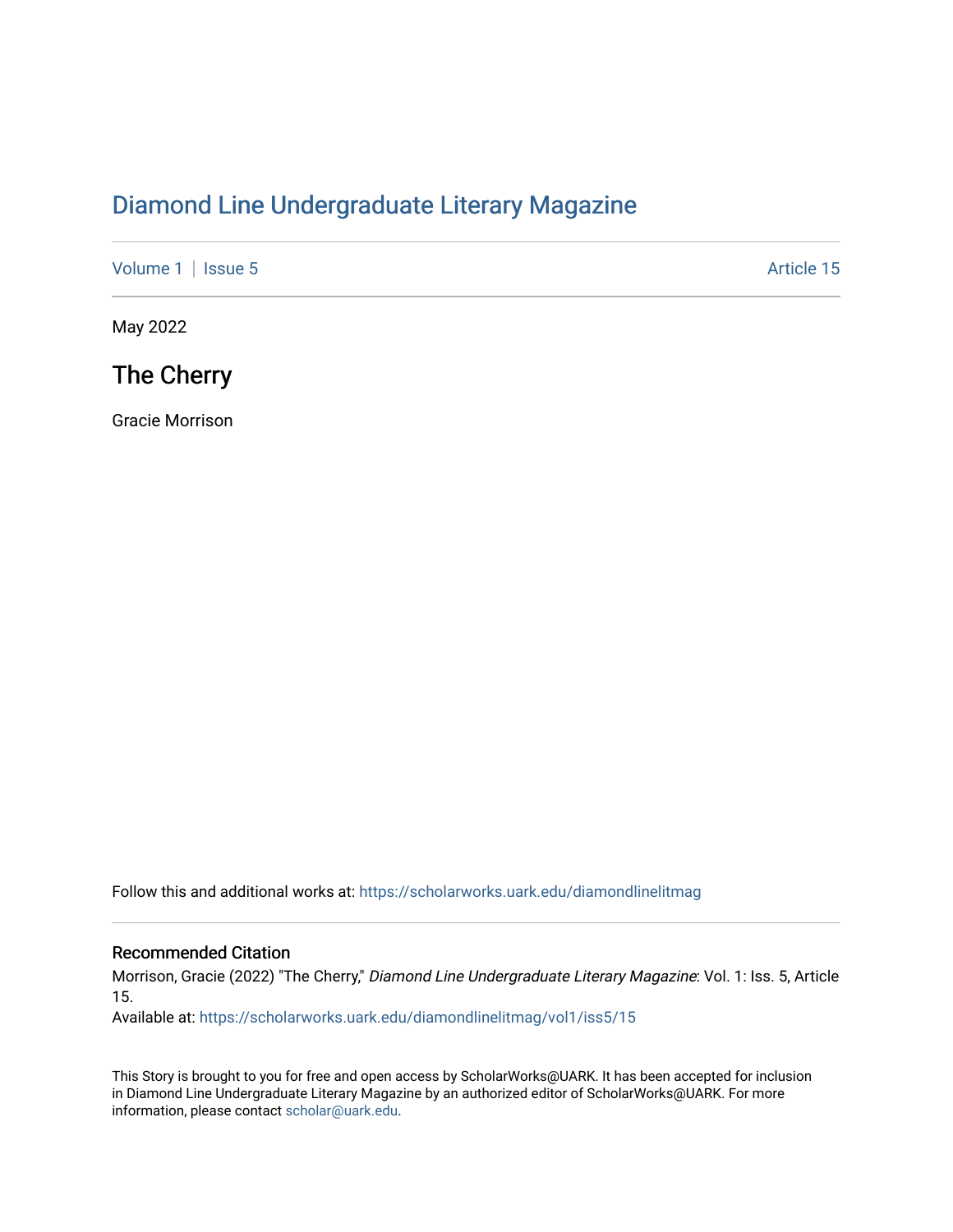

I walk the path through the trees, a full bag of coffee cherries slung across my chest. The day is easing into its end, sky flaming with sunset. I am still sorting through the trees for cherries to sell, ensuring that they are not diseased, that they are of good quality. This can be tedious. However, I have tricks to keep my mind occupied throughout the day. I like to make stories out of the cherries, imagine them as different people in my life.

There is an especially large cherry: this is my round, laughing wife. Usually, she would be doing the cherry picking and the bean sorting, but today she is at home.

The tiny, shriveled one is my young son. I imagine him also at home, tripping me as he runs around underfoot asking questions. So curious, so young. I pity this little cherry. But it is damaged by fungus, hence its size—worthless to buyers. I should toss it out. My chest pangs. I tuck it into my shirt.

Here is a large, healthy cherry. This one is an older version of my son, sometime in the imaginary future. I imagine him at his wedding, marrying a sturdy young girl. He would complete his bride-service with her and—well, I have gotten ahead of myself. I must live in the present: I have just completed my own bride-service working at my wife's parents' home, and the wealth from my family and my wife's family will come to us and our children.

Yet, if I am to remain under my in-laws' roof, I still have much work to do. Soon the beans will be removed from the cherries, dried, sold to places far off. Soon, the farm ground will be scorched until nothing grows there. Soon, the coffee plants will be cut and will not yield again for some time. This is done when they are five years old. These things sound counterproductive, but everything serves a purpose. Scorching will aerate the soil, preparing and cleansing it for new growth. Cutting will keep the plants producing fruit abundantly for longer. Destruction makes way for new creation. I must constantly remind myself of this, as a farmer, as a father.

It is easy to forget.